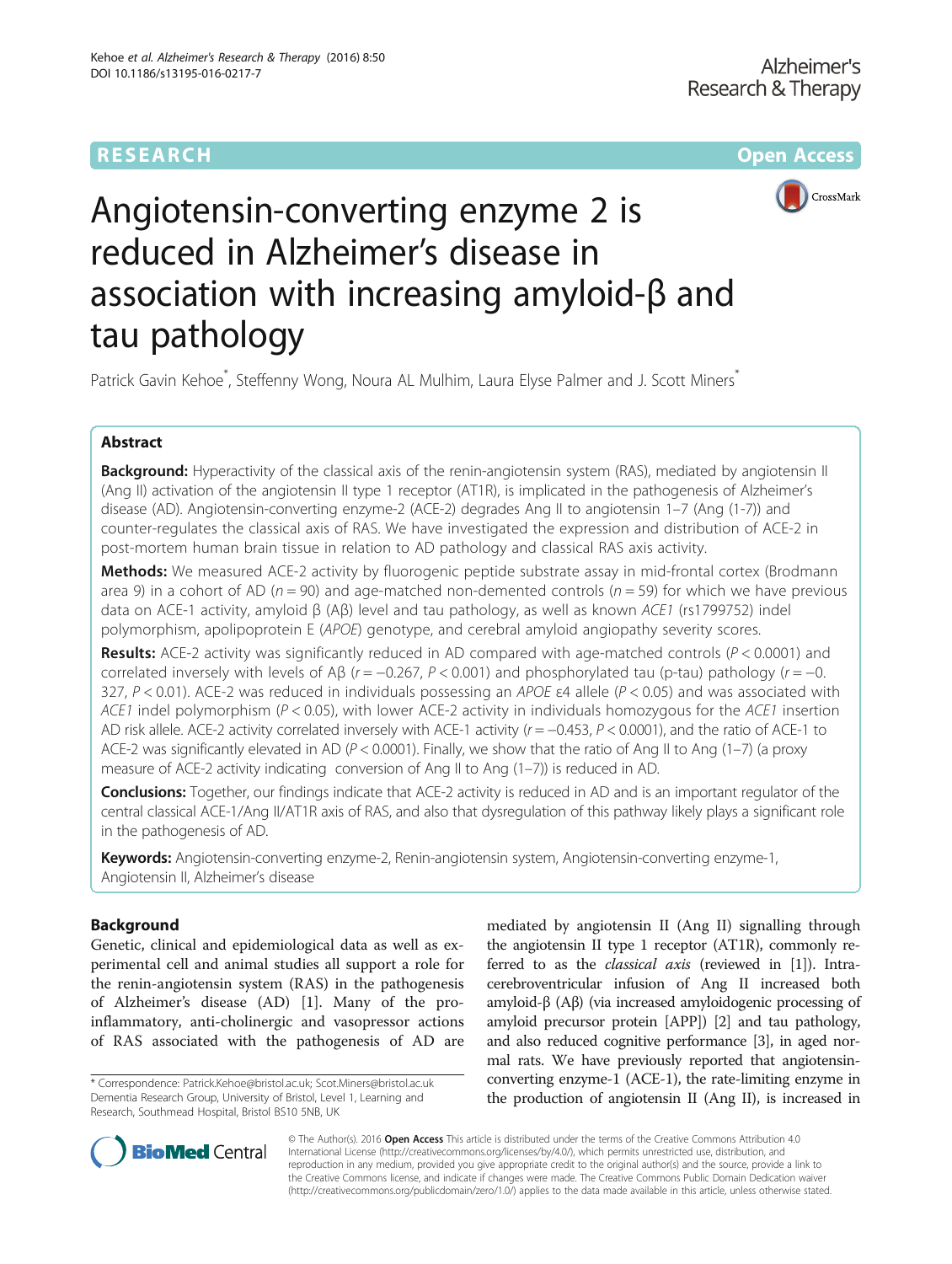AD in human brain tissue [[4, 5\]](#page-8-0). Angiotensin II type 1 receptor blockers (ARBs) and angiotensin-converting enzyme inhibitors (ACEIs) reduce the amount of AD-like pathology and improve cognitive performance in most but not all mouse models of AD [[6](#page-8-0)–[11\]](#page-8-0). Translation of these treatments in AD is also supported in secondary outcomes of clinical trials of various ARBs and ACEIs, as well as in epidemiological studies where the prevalence of AD was reduced [\[12](#page-8-0)–[16\]](#page-8-0). Last, the ACE-1 indel polymorphism (rs1799752) is a genetic risk factor for sporadic AD [[17](#page-8-0)]. This finding has previously been supported by several meta-analyses [\[18](#page-8-0)–[22\]](#page-8-0) but not by recent genome-wide association studies.

ACE-2 is a zinc metallopeptidase which shares 42% sequence homology within the ACE-1 catalytic region [[23](#page-8-0), [24\]](#page-8-0). The ACE-2 metalloprotease is expressed mostly as a transmembrane protein, but it also exists in an active soluble truncated form [\[24](#page-8-0)]. It is expressed predominantly in endothelial and arterial smooth muscle cells throughout the body [\[25](#page-8-0)], but it is also expressed in non-vascular cells within the brain, including neuronal cell bodies [\[26\]](#page-8-0) and astroglial cells [\[27\]](#page-8-0). Upon its discovery, ACE-2 was shown to generate angiotensin 1–7 (Ang (1-7)) from Ang II, and, to a lesser extent, angiotensin 1–9 (Ang (1-9)) from Ang I [[23](#page-8-0), [24, 28\]](#page-8-0). Emerging data suggest that ACE-2-mediated conversion of Ang II to Ang (1–7) and subsequent activation of the Mas receptor by Ang (1–7) (comprising the ACE-2/Ang (1-7) /Mas axis) oppose the local actions of the classical RAS pathway in both the periphery (reviewed in [\[29\]](#page-8-0)) and brain (reviewed in [\[30](#page-8-0)–[33\]](#page-8-0)). In experimental animal studies, ACE-2 regulates blood pressure by counteracting the effects of the classical axis. A reduction in ACE-2 expression has been implicated in cardiac and renal pathologies (reviewed in [\[30](#page-8-0)]) associated with chronic hypertension. Activation of brain ACE-2 has been shown to be neuroprotective in animal models of ischaemic stroke [\[34](#page-9-0), [35](#page-9-0)].

Previous studies have suggested a link between reduced activity of the ACE-2/Ang (1–7)/Mas axis and neurodegenerative conditions, including multiple sclerosis [\[36](#page-9-0)]. A recent study provided the first clues of an association with AD and reported reduced serum ACE-2 activity in patients with AD compared with control subjects [[37\]](#page-9-0). Notably, this study also identified that ACE-2 converts  $A\beta_{43}$  (an early deposited and highly amyloidogenic form of Aβ that seeds plaque formation [[38\]](#page-9-0)) to  $A\beta_{42}$ , which in turn is cleaved by ACE-1 to less toxic Aβ<sub>40</sub> and Aβ<sub>41</sub> species [[37](#page-9-0)]. Ang (1–7) levels were also reduced in a mouse model of sporadic AD in association with hyperphosphorylation of tau [[39\]](#page-9-0).

In the present study, we investigated the expression and distribution of ACE-2 in relation to AD pathology and the classical RAS axis in human post-mortem brain tissue. We show, for the first time to our knowledge,

that ACE-2 activity is reduced in human post-mortem brain tissue in AD in relation to Aβ and tau pathology, and also that ACE-2 correlates inversely with ACE-1 activity. We also show that the ratio of Ang II to Ang  $(1–7)$ (a proxy measure of ACE-2 activity) was increased in AD, indicating reduced conversion of Ang II to Ang (1–7). Together, these data indicate that the ACE-2/ Ang (1–7)/Mas axis is dysregulated in AD and that loss of function of this regulatory arm of RAS may contribute, at least in part, to overactivation of the classical RAS axis associated with AD pathogenesis.

#### Methods

#### Case selection

Brain tissue was obtained from the South West Dementia Brain Bank, University of Bristol, UK, with local research ethics committee approval (National Research Ethics Service  $08/H0106/28 + 5$ ). Tissue was dissected from the mid-frontal cortex (Brodmann area 9) in 90 cases of AD and 59 age-matched controls. Brains had been subjected to detailed neuropathological assessment according to the National Institute on Aging-Alzheimer's Association guidelines [[40](#page-9-0)], and AD pathology was a sufficient explanation for the dementia in these cases. Control brains were from people who had no history of dementia, had been extensively assessed neuropathologically, and had few or absent neuritic plaques, Braak tangle stage III or less, and no other neuropathological abnormalities. The demographic data for these cases are presented in Table 1, and the Medical Research Council UK Brain Banks Network (MRC UK-BBN) database identifiers are shown in Additional file [1](#page-7-0): Table S1.

Previous measurements of ACE-1 activity, measured by fluorogenic activity assay, were available for all cases [[4](#page-8-0), [41](#page-9-0)]. Total soluble (Nonidet P-40-extracted) and insoluble (6 M guanidine hydrochloride-extracted) Aβ levels were measured previously by sandwich enzyme-linked immunosorbent assay (ELISA) [[42](#page-9-0)], and cerebral amyloid angiopathy (CAA) severity, which was graded semi-quantitatively on a 4-point scale by a method adapted from that of Olichney et al. [[43](#page-9-0)], had previously been reported [\[44\]](#page-9-0). Phosphorylated tau (p-tau) load (area fraction of cerebral cortex immunopositive for p-tau) had been measured for all cases, as previously reported [\[45](#page-9-0), [46](#page-9-0)]. ACE1 genotype data for the Alu 237-bp insertion(I)/deletion(D) (indel) polymorphism (rs1799752) in intron 16 of the ACE1 gene

|  | Table 1 Demographics of the study cohort |  |  |  |
|--|------------------------------------------|--|--|--|
|--|------------------------------------------|--|--|--|

|                             | Control $(n = 59)$ | AD $(n = 90)$ |
|-----------------------------|--------------------|---------------|
| Age, years, mean $\pm$ SD   | $78.5 + 10.1$      | $78.5 + 9.7$  |
| Sex. F/M                    | 22/37              | 55/35         |
| PM delay, h, mean $\pm$ SD) | $43.8 + 36.4$      | $45.2 + 25.1$ |

AD Alzheimer's disease, PM Post-mortem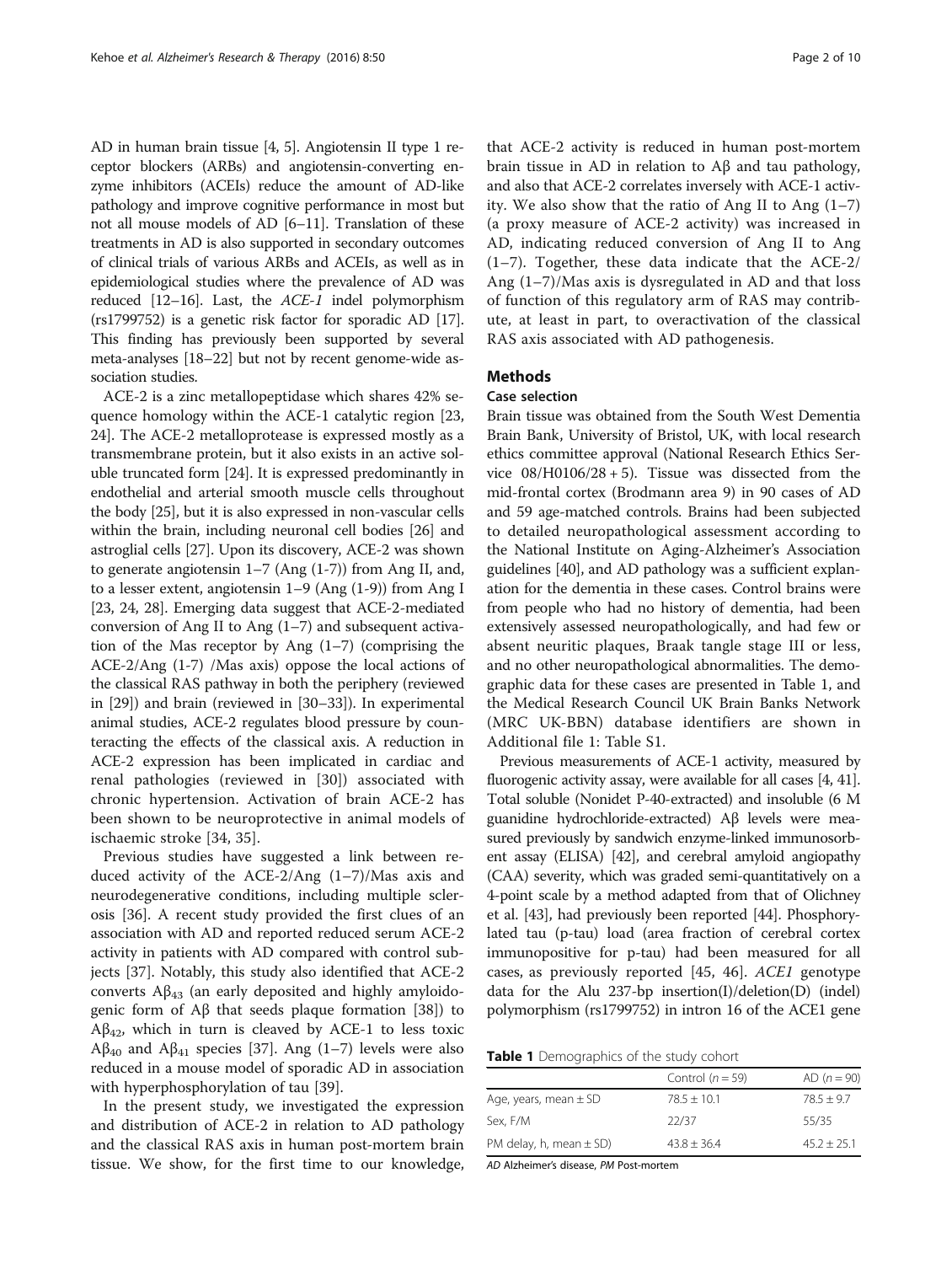were previously reported [\[5](#page-8-0), [41\]](#page-9-0). Last, all cases had previously been apolipoprotein E (APOE)-genotyped [[44](#page-9-0), [47](#page-9-0)] by a polymerase chain reaction method [[48](#page-9-0)].

#### Brain tissue

The right cerebral cortex had been fixed in 10% formalin for a minimum of 3 weeks before the tissue was processed and paraffin blocks were taken for pathological assessment. The left cerebral hemisphere had been sliced and frozen at −80 °C until used for biochemical assessment. For each case, 200 mg of dissected frozen brain tissue was homogenised in a Precellys homogeniser (Stretton Scientific, Stretton, UK) as previously described [\[4](#page-8-0), [5\]](#page-8-0). The samples were centrifuged at 13,000 rpm, and the clarified supernatants were aliquoted and stored at −80 °C until required. Total protein was measured using the Total Protein kit (Sigma-Aldrich, Poole, UK) following the manufacturer's guidelines. All brain tissue was obtained within 72 h after death.

#### ACE-2 activity assay

ACE-2 activity was measured in brain tissue using the SensoLyte® 390 ACE2 activity assay kit (catalogue number AS-72086; AnaSpec, Fremont, CA, USA). The assay was performed in black, flat-bottomed, non-binding, 96 well Nunc FluoroNunc plates (Fisher Scientific, Loughborough, UK) following the manufacturer's guidelines with minor modifications. Brain tissue homogenates were prepared in assay buffer provided in the kit, to which 0.05% Triton X-100 was added. Samples were centrifuged at 13,000 rpm for 15 minutes at 4 °C, and supernatants were removed and stored at −80 °C until used. Supernatants were diluted 1:100 in the proprietary ACE-2 assay buffer and incubated for 10 minutes at room temperature prior to addition of the ACE-2-specific fluorescence resonance energy transfer (FRET) peptide and then incubated for 30 minutes in the dark. Cleavage of the ACE-2 FRET peptide was measured using a BMG FLUOstar OP-TIMA microplate reader (BMG Labtech, Aylesbury, UK) at an excitation/emission wavelength of 330/390 nm. ACE-2 activity was interpolated from a serial dilution of 7-methoxycoumarin-4-yl-acetyl (Mca) fluorescence reference standard, and measurements for each case were repeated in duplicate.

To confirm the specificity of the commercial ACE-2 assay kit, we measured ACE-2 activity in a subset of samples (ten controls and ten AD) for which we had previously measured ACE-2 activity as outlined above. The assay was performed in black, flat-bottomed, nonbinding, 96-well Nunc FluoroNunc plates. Recombinant human ACE-2 (440-6 ng/ml) (R&D Systems, Cambridge, UK) and brain tissue supernatants (diluted 1:20) were diluted in assay buffer (75 mM Tris, 1 M NaCl, pH 7.5) and pre-incubated with an ACE-2 specific inhibitor,

MLN4760 (10 μM) (Calbiochem, Nottingham, UK) or assay buffer alone for 10 minutes at 37 °C. An ACE-2 fluorogenic peptide Mca-APK(Dnp) (Enzo Life Sciences, Exeter, UK) was then added, and the reaction was incubated at 37 °C for 30 minutes in the dark. Fluorescence was read at an excitation/emission wavelength of 330/ 405 nm using a BMG FLUOstar OPTIMA microplate reader. ACE-2-specific activity was calculated after subtracting fluorescence in the presence of MLN-4760 from the uninhibited sample. We observed a very strong correlation between the independent measurements of ACE-2 in the presence of MLN4760 (10  $\mu$ M) and with the kit, indicating the specificity of the ACE-2 assay kit (Additional file [2](#page-7-0): Figure S1).

#### Angiotensin II sandwich ELISA

Ang II levels were measured in brain tissue homogenates extracted in 1% SDS lysis buffer (100 μM NaCl, 10 mM Tris, pH 6, 1 μM phenylmethylsulphonylfluoride, 1 μg/ml aprotinin [Sigma-Aldrich] and 1% SDS in distilled water) using a commercially available sandwich ELISA kit (Abcam, Cambridge, UK) following the manufacturer's guidelines. In brief, recombinant human Ang II or brain tissue supernatants (diluted 1:2 in PBS) were added in duplicate to wells that had been pre-coated with an Ang II-specific capture antibody and incubated for 2 h at room temperature. After a wash step, the wells were incubated for 2 h with biotinylated anti-Ang II antibody at room temperature. The plate was again washed, followed by a 30-minute incubation with streptavidin/HRP. After a final wash, 3,3′,5,5′-tetramethylbenzidine (TMB) substrate was added for 20 minutes, and the absorbance at 450 nm was read using a FLUOstar OPTIMA plate reader. The concentration of Ang II was interpolated from a serial dilution of recombinant Ang II (1000–62.5 pg/ml) and measured in duplicate for each case.

#### Angiotensin (1–7) direct ELISA

Ang (1–7) levels were measured in human brain tissue homogenates in 1% SDS lysis buffer (see above) using an in-house direct ELISA kit. Recombinant human Ang (1– 7) (Enzo Life Sciences) or human brain tissue homogenates (diluted 1:40 In PBS) were incubated for 2 h in a clear, high binding capacity Nunc MaxiSorp plate (Thermo Fisher Scientific, Waltham, MA, USA) at 26 °C with shaking. The wells were washed five times in PBS with 0.05% Tween-20 and blocked for 1 h in PBS:1% bovine serum albumin (Sigma-Aldrich). After another five washes, the wells were incubated with biotinylated antihuman Ang 1–7 (2 μg/ml in PBS) (Cloud-Clone, Wuhan, China) for 2 h at 26 °C with shaking, followed by a further wash step. Streptavidin/HRP (1:200) in PBS/ 0.01% Tween-20 was added to each well, which was incubated at room temperature for 20 minutes in the dark.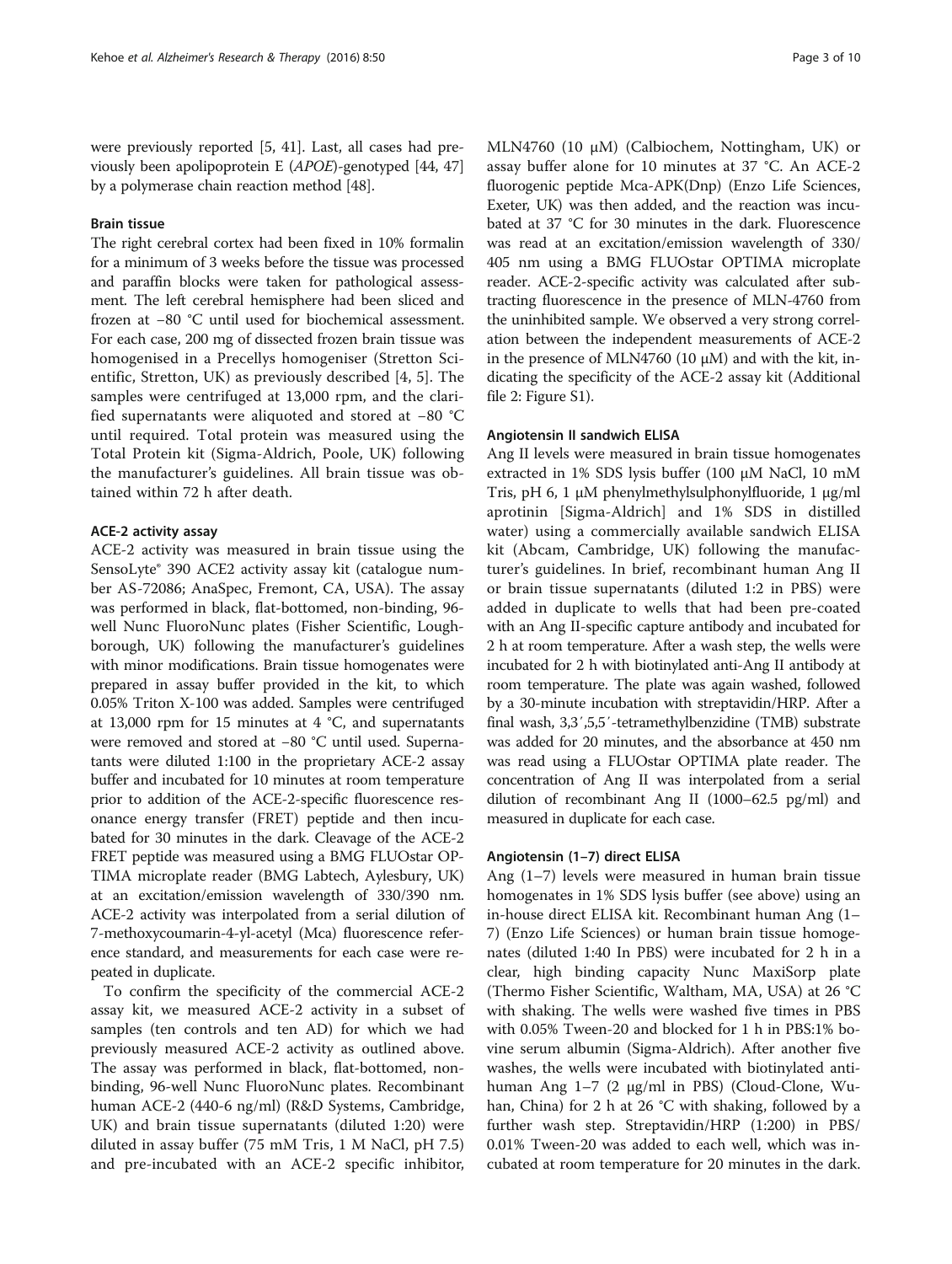TMB substrate (R&D Systems) was added after a further wash and left to develop in the dark for 20 minutes. Absorbance at 450 nm was read following the addition of 2 N sulphuric acid ('stop' solution) using a FLUOstar OPTIMA plate reader. Ang (1–7) concentration was interpolated from a standard curve generated by serially diluting recombinant human Ang  $(1-7)$  (5000-78.125 pg/ml). The assay showed minimal cross-reactivity with a number of closely related peptides, including Ang I, Ang II and Ang III.

#### ACE-2 immunoperoxidase labelling

Formalin-fixed, paraffin-embedded tissue sections (7 μm) were cut and de-waxed prior to immunohistochemistry. Sections were pre-treated in trisodium citrate buffer (9 mM), pH 6, and microwaved for 5 minutes, left to stand for 5 minutes, and boiled for a further 5 minutes before being left to stand for 15 minutes at room temperature. Sections were then rinsed thoroughly and covered in horse serum blocking solution, rinsed again, and incubated overnight at room temperature with anti-ACE-2 antibody (0.05 μg/ml, ab15348; Abcam). Bound antibody was visualised using a biotinylated universal antibody followed by VECTASTAIN Elite ABC avidin-biotin complex kit (Vector Laboratories, Peterborough, UK) and a reaction with 0.01%  $H<sub>2</sub>O<sub>2</sub>$ . Specificity of the antibody was assessed by preadsorption of the ACE-2 antibody with a 250-fold molar excess of recombinant human ACE-2 protein (R&D Systems).

#### Statistical analysis

Unpaired two-tailed  $t$  tests or analysis of variance (ANOVA) with Bonferroni's post hoc analysis was used for comparisons between groups, and Pearson's test was used to assess linear correlation with SPSS version 16 (SPSS, Chicago, IL, USA) and GraphPad Prism version 6 (GraphPad Software, La Jolla, CA, USA) software. P values <0.05 were considered statistically significant.

#### Results

### ACE-2 enzyme activity is reduced in Alzheimer's disease

in association with increasing Aβ load and tau pathology ACE-2 activity was significantly reduced by approximately 50% in the mid-frontal cortex in AD compared with age-matched controls  $(P < 0.0001)$  (Fig. 1a). ACE-2 varied according to disease severity when the controls and AD cases were grouped and stratified into the following Braak tangle stage groups: 0–II, III–IV, and V-VI  $(P < 0.0001$  by ANOVA). Post hoc analysis using the Bonferroni correction for multiple comparisons revealed that ACE-2 activity was significantly reduced in Braak tangle stages V–VI compared with stages 0–II ( $P < 0.0001$ ) and stages III–IV  $(P < 0.05)$  (Fig. 1b). No difference was observed between Braak stages 0–II and stages III–IV.

In a combined AD and control cohort, ACE-2 activity correlated inversely with total insoluble Aβ levels



 $\mathbf b$ 

ACE-2 activity (r.f.u)

150

100

50

a  $150<sub>1</sub>$ 

ACE-2 activity (r.f.u)

100

50

 $(r = -0.267, P < 0.01)$  (Fig. 1c) but not with soluble A $\beta$ (data not shown). ACE-2 correlated inversely with βsecretase activity ( $r = -0.277$   $P < 0.001$ ) (Additional file [3](#page-7-0): Figure S2). ACE-2 correlated inversely with p-tau load  $(r = 0.327, P < 0.01)$  (Fig. 1d).

#### ACE-2 activity is reduced in relation to APOE and ACE1 polymorphisms and CAA severity

ACE-2 activity was significantly lower in individuals possessing an APOE ε4 allele, an established genetic risk factor for sporadic AD [\[49](#page-9-0)], than in those without  $(P < 0.05)$  (Fig. [2a\)](#page-4-0). ACE-2 activity also differed significantly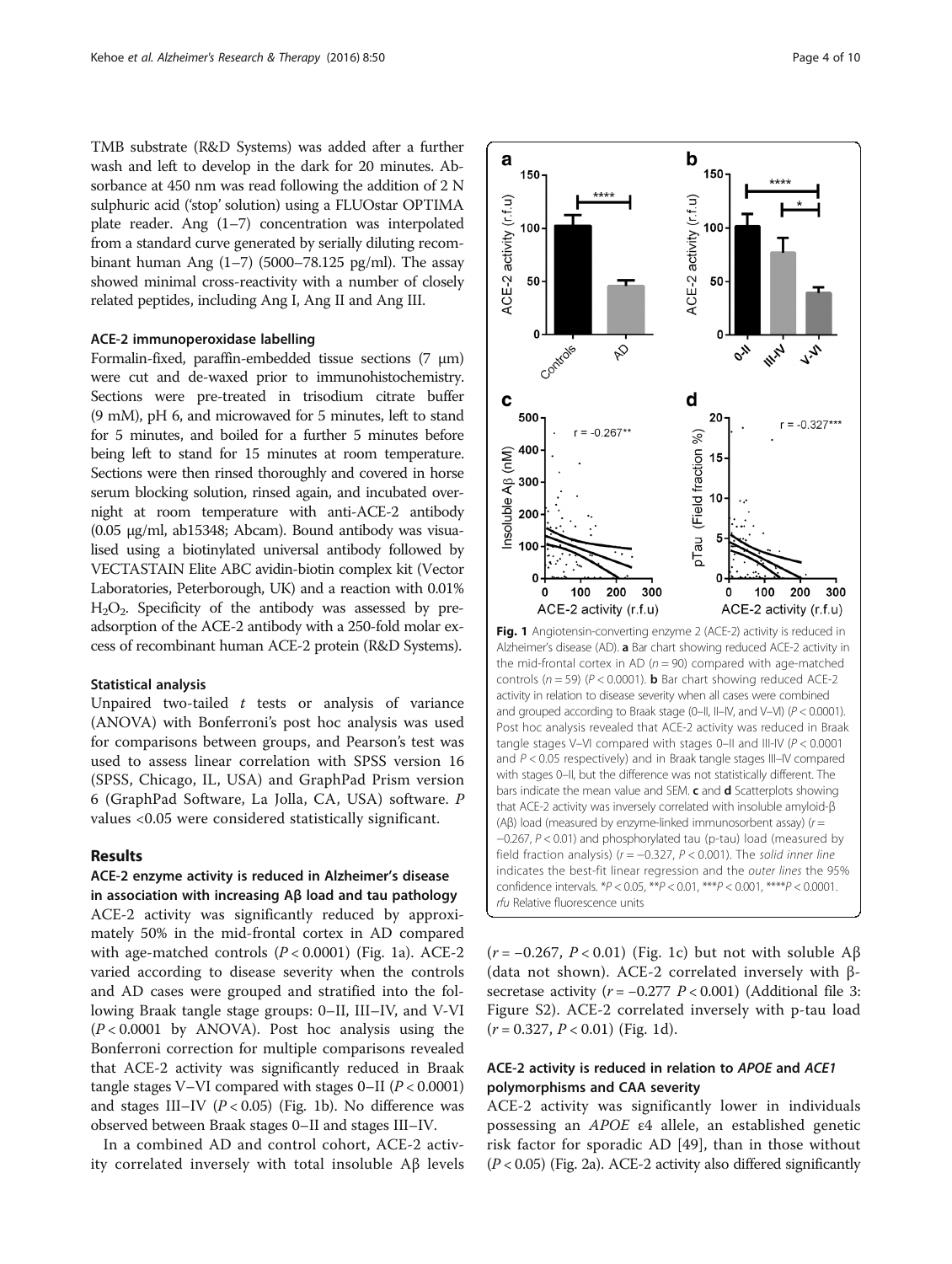<span id="page-4-0"></span>between  $ACE1$  (rs1799752) indel genotypes ( $P < 0.05$ ), with individuals who were homozygous II for ACE-1 (previously associated with increased risk for AD [[17\]](#page-8-0)) having the lowest ACE-2 activity, although post hoc analysis revealed that this did not reach statistical significance (Fig. 2b).

We assessed ACE-2 activity in relation to CAA severity and found, as for ACE-1 activity [[4\]](#page-8-0), a tendency, although not significant, towards increased ACE-2 activity in cases with moderate to severe CAA compared with absent to mild CAA  $(P = 0.08)$  (Fig. 2c).

#### ACE-2 is inversely correlated with ACE-1, and the ratio of ACE-1 to ACE-2 is increased in Alzheimer's disease

ACE-2 activity correlated inversely with ACE-1 activity in a combined AD and control cohort  $(r = -0.453,$  $P > 0.0001$ ) (Fig. [3a](#page-5-0)). The same pattern was observed and remained statistically significant when the control  $(r = -0.390, P < 0.05)$  and AD  $(r = -0.257, P < 0.05)$ groups were analysed separately.

Previous reports have suggested the ratio of ACE-1 to ACE-2 is a good proxy measure for the activation status of classical and regulatory RAS pathways [[33\]](#page-8-0). With this in mind, we calculated the ACE-1/ACE-2 ratio for all cases and found that it was significantly increased in AD compared with controls  $(P > 0.0001)$  (Fig. [3b\)](#page-5-0). The ACE-1/ACE-2 ratio also correlated positively with insoluble Aβ level, approaching significance ( $r = 0.199$ ,  $P = 0.059$ ) (Fig. [3c\)](#page-5-0), and significantly with p-tau  $(r = 0.252, P < 0.05)$ (Fig. [3d\)](#page-5-0). The ACE-1/ACE-2 ratio was increased in individuals possessing an APOE ε4 allele, approaching significance  $(P = 0.093)$  (Fig. [3e\)](#page-5-0), and differed significantly according to  $ACE1$  (rs1799752) indel polymorphism ( $P <$ 0.01). Post hoc analysis revealed that the ratio was significantly higher in individuals with ACE1 II (AD risk factor) than in DD  $(P < 0.01)$  and in ID than in DD  $(P < 0.05)$ (Fig. [3f](#page-5-0)).

#### Ang II/Ang (1-7) ratio is increased in AD

Ang II levels were significantly increased in mid-frontal cortex in AD compared with age-matched controls ( $P \lt \mathbb{R}$ 0.0001) (Fig. [4a](#page-5-0)), whereas Ang (1–7) levels were un-changed (Fig. [4b](#page-5-0)). We calculated the Ang II/Ang  $(1-7)$ ratio (as a proxy indicator of ACE-2 activity) and found that the Ang II/Ang  $(1-7)$  ratio was significantly increased in AD  $(P > 0.001)$  (Fig. [4c](#page-5-0)). These data indicate that the conversion of Ang II to Ang  $(1-7)$  is likely to be reduced in AD because of lower ACE-2 activity.

#### ACE-2 expression in human brain tissue

ACE-2 was localised primarily to capillaries but also had a perivascular distribution around larger arterioles (Fig. [5a](#page-6-0)). ACE-2 labelled non-vascular cells that strongly resembled astrocytes (Fig. [5b and c](#page-6-0)). Labelling was not observed with pre-adsorption of the ACE-2 antibody with recombinant human ACE-2, demonstrating specificity of the antibody (Fig. [5d\)](#page-6-0).

#### **Discussion**

In the present study, we show that ACE-2 activity is reduced in post-mortem brain tissue in AD in association with increased Aβ and tau pathology. The reduction in ACE-2 was more pronounced in individuals carrying an APOE ε4 allele and in those who were homozygous II for the ACE1 (rs1799752) indel polymorphism (both of which are suggested genetic risk factors for AD [\[17](#page-8-0)]). ACE-2 activity correlated inversely with ACE-1 activity (which we have previously shown to be increased in AD [[4, 5](#page-8-0)]), and the ACE-1/ACE-2 ratio was higher in AD. Together, these data strongly suggest that reduced ACE-



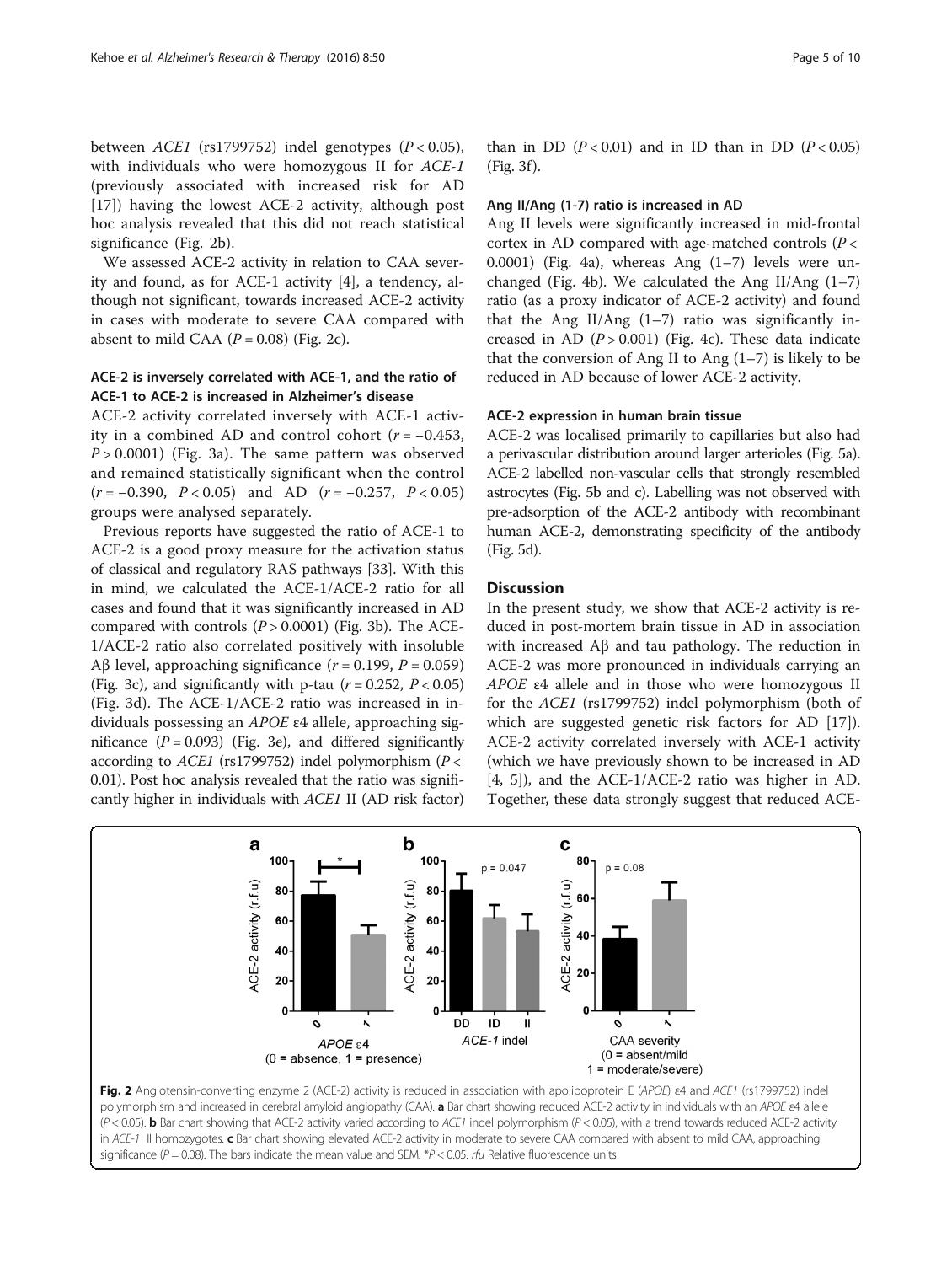<span id="page-5-0"></span>

P < 0.0001). The inner solid line indicates the best-fit linear regression and the outer lines the 95% confidence intervals. Each dot represents an individual brain. **b** Bar chart showing elevated ACE-1/ACE-2 ratio in AD (P < 0.0001). **c** and **d** Scatterplots showing positive correlation between the ACE-1/ACE-2 ratio and insoluble amyloid-β (Aβ) load (r = 0.199, P = 0.059) and p-tau load (r = 0.252, P < 0.05). e Bar chart showing a trend towards increased ACE-1/ACE-2 ratio in individuals who possessed an apolipoprotein E (APOE) ε4 allele. f Bar chart showing lower ACE:ACE-2 ratio in individuals who were homozygous DD for the ACE1 (rs1799752) indel polymorphism compared with II ( $P < 0.01$ ) and ID ( $P < 0.05$ ). The bars indicate the mean value and SEM.  $*P < 0.05$ ,  $*P < 0.01$ ,  $****P < 0.0001$ . rfu Relative fluorescence units



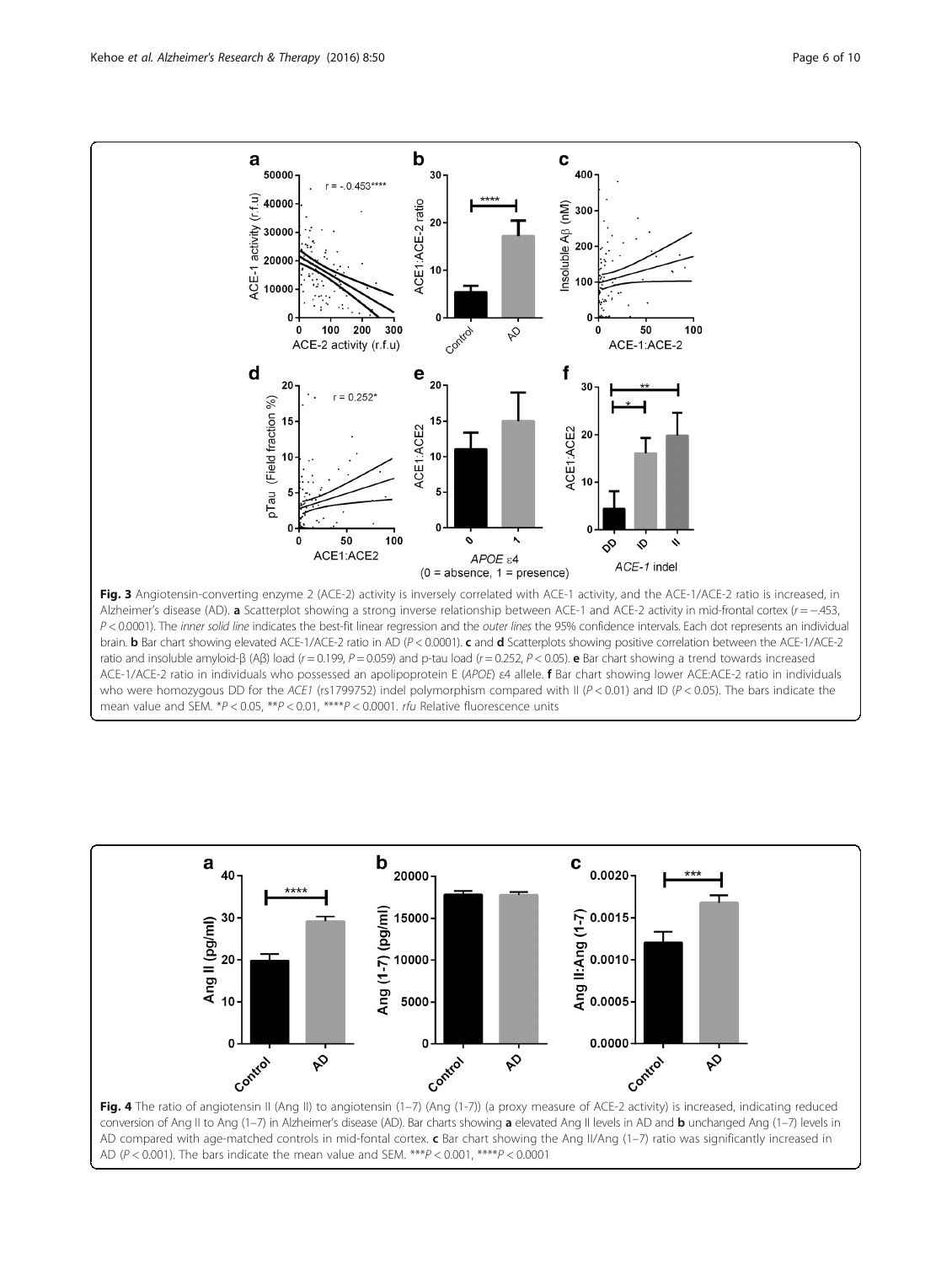<span id="page-6-0"></span>

2 activity within the brain contributes to AD pathogenesis and is associated with increased activation of the central classical RAS axis.

The brain has its own intrinsic RAS [\[50](#page-9-0)–[52](#page-9-0)], and we have shown in our previous studies that ACE-1, the rate-limiting enzyme in the production of Ang II, is overactive in AD [[4, 5](#page-8-0)]. It is widely accepted that Ang II-mediated signalling via AT1R (commonly termed the classical axis) is overactive in AD and is associated with AD pathogenesis (reviewed in [[1](#page-8-0)]). This view has been supported in various animal studies in which infusion of Ang II resulted in elevated plaque and tau pathology and significant cognitive impairment [\[2](#page-8-0), [3\]](#page-8-0). Secondary observations in clinical trials and epidemiological studies have provided further evidence that RAS-targeting drugs that either block the production of Ang II or prevent AT1R-mediated signalling reduce the prevalence of AD [\[12](#page-8-0)–[16](#page-8-0)], while cognitive performance is improved and pathology reduced, in animal models of AD [\[6](#page-8-0)–[11](#page-8-0)]. Until recently, the prevailing view of the RAS in AD has been oversimplified because it has failed to consider the contribution of the other downstream RAS regulatory pathways within the brain.

In this study, we found reduced brain ACE-2 activity in AD, which supports a recent study showing lower peripheral serum ACE-2 levels in AD [[37](#page-9-0)]. ACE-2 activity correlated inversely with parenchymal Aβ load and increased p-tau levels. We also observed a strong inverse relationship between ACE-2 and β-secretase activity, suggesting that ACE-2 may contribute in some way to

regulating the amyloidogenic processing of APP. There are several possible mechanisms that link reduced ACE-2 activity to the pathogenesis of AD. Firstly, lower ACE-2 activity will, via a lower conversion of Ang II to Ang (1–7), result in elevated Ang II levels (as we have shown in this study). An increase in Ang II/Ang  $(1-7)$ ratio has commonly been reported in other chronic conditions associated with overactivation of the central axis [[53](#page-9-0)]. Secondly, ACE-2 is primarily responsible for generating Ang  $(1-7)$  from Ang II [\[24,](#page-8-0) [54, 55\]](#page-9-0), and subsequent Ang (1–7) activation of the Mas receptor counter-regulates the detrimental effects of the classical (ACE-1/Ang II/AT1R) axis [[56](#page-9-0)–[58](#page-9-0)] and has been linked with enhancing learning and memory processing [\[59](#page-9-0), [60\]](#page-9-0). Lastly, ACE-2 has recently been shown to convert  $Aβ<sub>43</sub>$ , a highly amyloidogenic form of  $Aβ$  that seeds plaque formation [\[38](#page-9-0)], to  $A\beta_{42}$ , which in turn is cleaved by ACE-1 to  $A\beta_{40}$  or, to a lesser extent,  $A\beta_{41}$ , which have reduced toxicity [[37\]](#page-9-0). Lower ACE-2 activity in AD may therefore promote the early deposition of  $A\beta_{43}$  and prevent downstream cleavage of  $Aβ<sub>42</sub>$  by ACE-1.Together, these data suggest a putative protective role of the ACE-2/Ang (1–7)/Mas pathway, not only against the development of pathology but also against the decline in cognitive function, that is lost in AD.

Our findings indicate that the balance between the classical (ACE-1/Ang II/AT1R) axis and regulatory (ACE-2/ Ang (1–7)/Mas) axis of RAS is disturbed in AD, as previously shown in various mouse models of cardiovascular disease [[33](#page-8-0)] and diabetic nephropathy [[53](#page-9-0)]. ACE-2 activity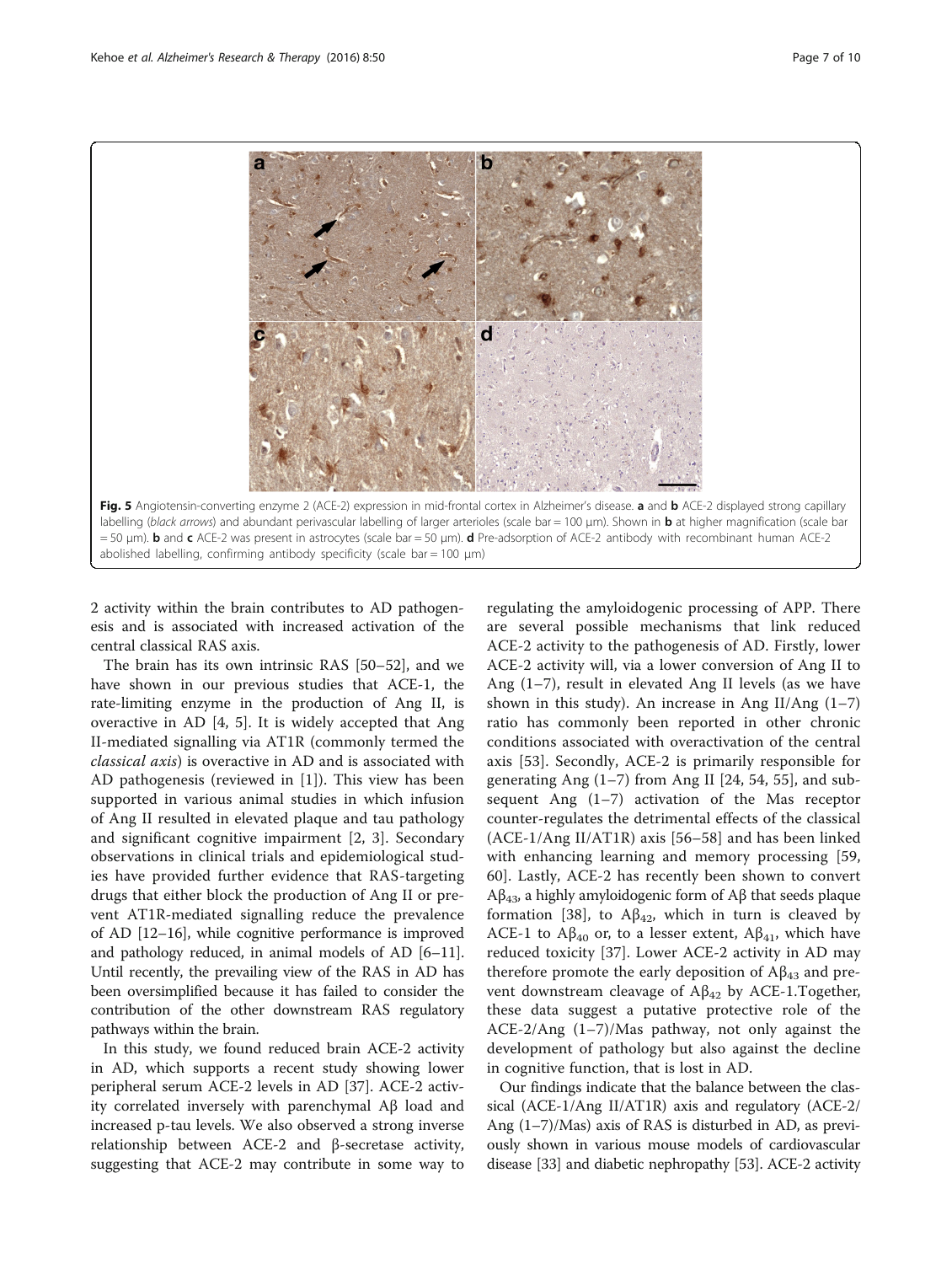<span id="page-7-0"></span>is reduced in AD and is inversely correlated with increasing ACE-1 activity, and the ACE-1/ACE-2 ratio is increased in AD in association with disease pathology. These findings support commonly observed traits in cardiac and renal pathologies showing that dysregulation of the ACE-2/Ang (1–7)/Mas pathway, including reduced ACE-2 activity, is associated with sustained hypertension mediated by overactivation of the classical axis (reviewed in  $[30, 61]$  $[30, 61]$  $[30, 61]$ ). Despite the ratio of Ang II to Ang  $(1-7)$  (a proxy measure of ACE-2 activity) being increased in AD (i.e., reduced conversion of Ang II to Ang (1-7)), we did not observe an overall reduction in total Ang (1–7) in AD. This is inconsistent with a recent report showing reduced serum Ang (1–7) levels, rather than reduced ACE-2 activity, in senescence-accelerated mouse prone 8, a mouse model of sporadic AD (involving overexpression of APP). The authors observed that Ang  $(1–7)$  levels correlated inversely with Ang II and p-tau levels [\[39\]](#page-9-0). The reason for the discrepant findings between human and mouse brain tissue is unclear; however, both studies indicate that the ACE-2/Ang (1–7)/Mas pathway is dysregulated in AD and that further work is required to determine the exact contribution of each component of the pathway in AD.

Activation of the ACE-2/Ang  $(1–7)/$ Mas pathway, by inducing ACE-2 activity, or infusion of Ang  $(1-7)$  or a Mas receptor agonist, is protective in various experimental animal models of cardiovascular disease and is associated with a reduction of the classical RAS pathway (reviewed in [[32](#page-8-0), [61](#page-9-0)]). Neuronal overexpression of brain ACE-2 is also neuroprotective in a chronic hypertension mouse model (transgenic for renin and angiotensinogen that overproduces Ang II) following experimental induction of ischaemic stroke [[34, 35](#page-9-0), [62](#page-9-0)]. These protective effects were partially reversed in the presence of a Mas receptor antagonist, demonstrating the specificity of the ACE-2/Ang (1–7)/Mas pathway, and they have been shown to be mediated by counter-regulating the effects of Ang II-mediated reactive oxygen species production [[63\]](#page-9-0). In AD, there is growing recognition that re-positioning of brain-penetrating ARBs and ACEIs may have clinical benefits in AD [[64](#page-9-0)]. In addition to reducing the central pool of Ang II, ARBs and ACEIs might also exert their protective effects by preventing AT1R-mediated reduction in ACE-2 activity [\[65](#page-9-0)] that can be reversed by ARBs [[27,](#page-8-0) [66](#page-9-0)–[69](#page-9-0)]. ACE-2 activation is also associated with reduced ACE-1 activity [\[70](#page-9-0)] and with down-regulation of Ang II levels and AT1R expression [[27,](#page-8-0) [65](#page-9-0), [71](#page-9-0)–[73](#page-9-0)]. These studies suggest that activation of ACE-2 may exert protective effects in AD above and beyond dampening RAS activation that the use of ACEIs and ARBs currently allow.

Lastly, we explored the distribution of ACE-2 within the mid-frontal and temporal cortices and found it to be localised predominantly within endothelial cells and smooth muscle cells of cerebral arteries, as previously reported [\[25\]](#page-8-0). Interestingly, as for ACE-1, we also observed extensive perivascular ACE-2 expression and found that ACE-2 activity was increased in individuals with moderate to severe CAA, as has previously been shown for ACE-1 [[4](#page-8-0)]. We speculate that the sequential cleavage of  $A\beta_{43}$ , first by ACE-2, and the subsequent cleavage of  $A\beta_{42}$  to  $A\beta_{40}$  (the predominant species in CAA [\[74](#page-9-0)]) by ACE-1, provides a potential mechanistic link with CAA. Further studies are required to determine the relationship between ACE-2 and CAA severity.

#### Conclusions

These data indicate that reduced activity of the ACE-2/ Ang (1–7)/Mas axis is strongly linked to overactivity of the classical RAS pathway and with AD-related pathology.

#### Additional files

[Additional file 1: Table S1.](dx.doi.org/10.1186/s13195-016-0217-7) MRC identifiers for all cases. (DOC 80 kb) [Additional file 2: Figure S1.](dx.doi.org/10.1186/s13195-016-0217-7) Scatterplot showing a strong positive correlation between two independent measures of ACE-2 activity in brain tissue samples. ACE-2 was measured using either a commercially available ACE-2 activity assay kit (SensoLyte® 390) or an ACE-2 fluorogenic peptide substrate (Mca-APK[Dnp]) in the presence of a selective ACE-2 inhibitor, MLN4760 (10 μM). The solid inner line indicates the best-fit linear regression, and the outer lines the 95% confidence intervals. Each point represents a separate brain. \*\*\*\*P < 0.0001. (TIF 26 kb)

[Additional file 3: Figure S2.](dx.doi.org/10.1186/s13195-016-0217-7) Scatterplot showing an inverse relationship between ACE-2 activity and BACE-1 activity in a combined Alzheimer's disease and age-matched control cohort. ACE-2 activity was measured using the SensoLyte® 390 ACE-2 activity assay kit, and BACE-1 activity was measured using the β-secretase specific fluorogenic substrate (Mca-SEVNLDAEFRK[Dnp]RR-NH2). The inner solid line indicates the best-fit linear regression, and the outer lines the 95% confidence intervals. Each point represents a separate brain. \*\*\*P < 0.001. (TIF 25 kb)

#### Abbreviations

ACE: Angiotensin-converting enzyme; ACEI: Angiotensin-converting enzyme inhibitors; AD: Alzheimer's disease; Ang (1–7): Angiotensin (1–7) peptide; Ang (1–9): Angiotensin (1–9) peptide; Ang II: Angiotensin II peptide; ANOVA: Analysis of variance; APOE: Apolipoprotein E; APP: Amyloid precursor protein; ARB: Angiotensin II type 1 receptor blocker; AT1R: Angiotensin II type 1 receptor; Aβ: Amyloid-β; CAA: Cerebral amyloid angiopathy; D/D ACE-1 (rs1799752): Deletion/deletion polymorphism; ELISA: Enzyme-linked immunosorbent assay; FRET: Fluorescence resonance energy transfer; I/D ACE-1 (rs1799752): Insertion/deletion polymorphism; I/I ACE-1 (rs1799752): Insertion/insertion polymorphism; Mca: 7-Methoxycoumarin-4-ylacetyl; MRC: Medical Research Council; MRC UK-BBN: Medical Research Council UK Brain Banks Network; p-tau: Phosphorylated tau; PM: Post-mortem; RAS: Renin-angiotensin system; rfu: Relative fluorescence units; TMB: 3,3′,5,5′- Tetramethylbenzidine

#### Acknowledgements

We acknowledge Professor Seth Love, University of Bristol, for his academic input and neuropathological assessment.

#### Funding

This work was supported by Alzheimer's Research UK (ART-PG2011-1). The South West Dementia Brain Bank is part of the Brains for Dementia Research program, jointly funded by Alzheimer's Research UK and the Alzheimer's Society, and is supported by Bristol Research into Alzheimer's and Care of the Elderly (BRACE) and the Medical Research Council.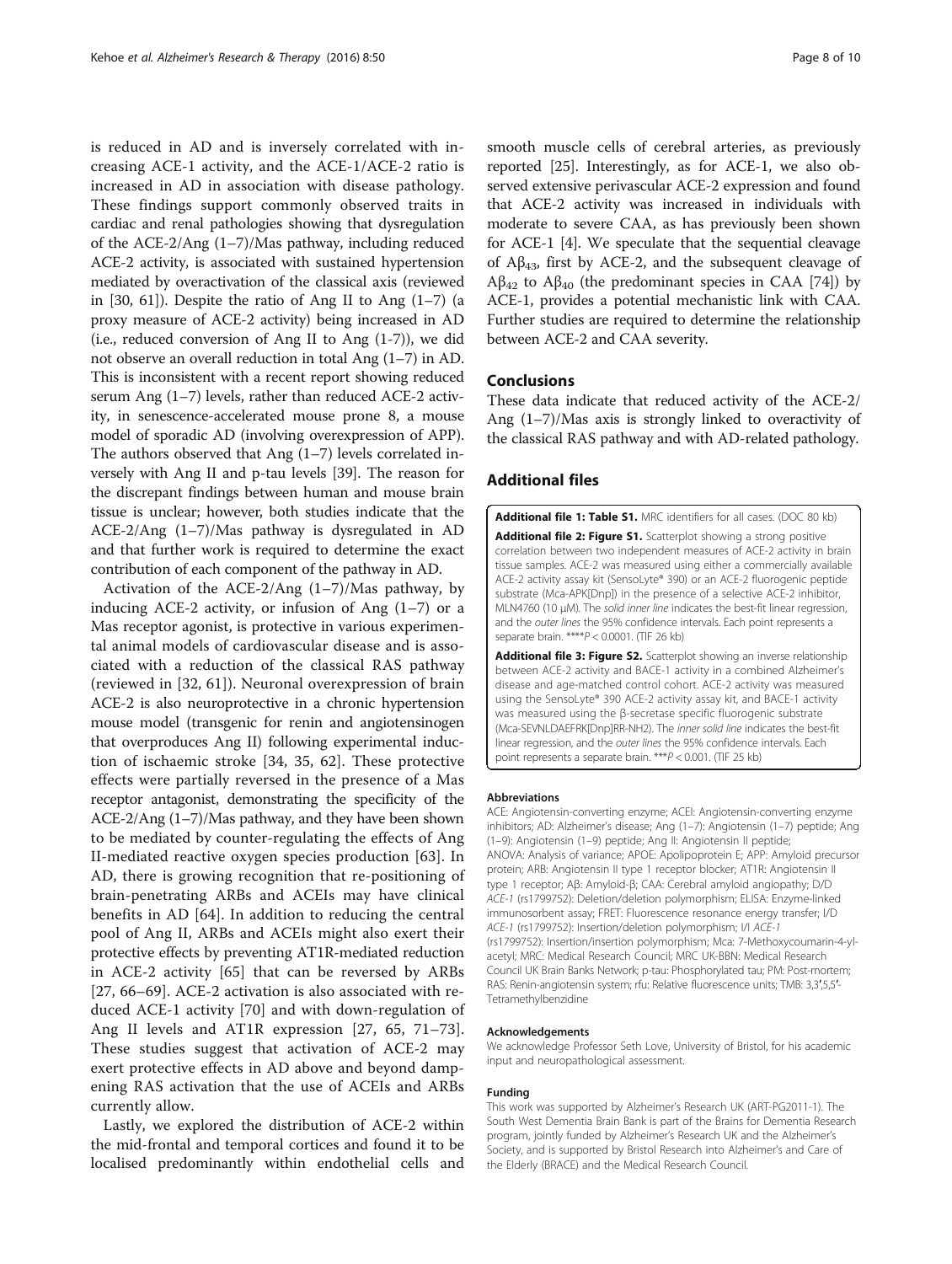#### <span id="page-8-0"></span>Availability of data and material

All data within the article is linked to the MRC UK-BBN by a unique numeric MRC UK-BBN identifier (Additional file [2:](#page-7-0) Figure S1). There is no risk of disclosure of personal information, because all of the information held within the database has been anonymised.

#### Authors' contributions

JSM carried out the angiotensin-II measurements and validated the ACE-2 activity measurements, performed the statistical analysis and was primarily responsible for drafting and finalizing the manuscript. SW carried out the ACE-2 activity measurements, performed statistical analysis and helped to draft the manuscript. NAM carried out the angiotensin (1–7) measurements, performed statistical analysis and helped draft the manuscript. LEP carried out the ACE-2 immunolabelling and analysis and revised the manuscript. PGK conceived and was responsible for overall planning and design of the study, and helped to revise and finalize the manuscript. All authors read and approved the final manuscript.

#### Authors' information

All authors are members of the Dementia Research Group, Clinical Neurosciences, School of Clinical Sciences, University of Bristol, Bristol, UK.

#### Competing interests

The authors declare that they have no competing interests.

#### Ethics approval and consent to participate

The use of human brain tissue for this study was approved by the management committee of the South West Dementia Brain Bank (Human Tissue Authority licence number 12273) under the terms of Bristol Research Ethics Committee approval of the brain bank (reference 08/H0106/28 + 5). All participants provided consent to post-mortem removal of whole brain and CSF and the retention of these for use in research. Consent included access to the donor's medical records to collect information on past medical history relevant to the donation, but that in all publications this information would be anonymised.

#### Received: 23 September 2016 Accepted: 20 October 2016 Published online: 25 November 2016

#### References

- 1. Kehoe PG, Miners S, Love S. Angiotensins in Alzheimer's disease friend or foe? Trends Neurosci. 2009;32:619–28.
- 2. Zhu D, Shi J, Zhang Y, Wang B, Liu W, Chen Z, et al. Central angiotensin II stimulation promotes β amyloid production in Sprague Dawley rats. PLoS One. 2011;6:e16037.
- Tian M, Zhu D, Xie W, Shi J. Central angiotensin II-induced Alzheimer-like tau phosphorylation in normal rat brains. FEBS Lett. 2012;586:3737–45.
- 4. Miners JS, Ashby E, Van Helmond Z, Chalmers KA, Palmer LE, Love S, et al. Angiotensin-converting enzyme (ACE) levels and activity in Alzheimer's disease, and relationship of perivascular ACE-1 to cerebral amyloid angiopathy. Neuropathol Appl Neurobiol. 2008;34:181–93.
- Miners S, Ashby E, Baig S, Harrison R, Tayler H, Speedy E, et al. Angiotensinconverting enzyme levels and activity in Alzheimer's disease: differences in brain and CSF ACE and association with ACE1 genotypes. Am J Transl Res. 2009;1:163–77.
- 6. Danielyan L, Klein R, Hanson LR, Buadze M, Schwab M, Gleiter CH, et al. Protective effects of intranasal losartan in the APP/PS1 transgenic mouse model of Alzheimer disease. Rejuvenation Res. 2010;13:195–201.
- 7. Dong YF, Kataoka K, Tokutomi Y, Nako H, Nakamura T, Toyama K, et al. Perindopril, a centrally active angiotensin-converting enzyme inhibitor, prevents cognitive impairment in mouse models of Alzheimer's disease. FASEB J. 2011;25:2911–20.
- 8. Ongali B, Nicolakakis N, Tong XK, Aboulkassim T, Papadopoulos P, Rosa-Neto P, et al. Angiotensin II type 1 receptor blocker losartan prevents and rescues cerebrovascular, neuropathological and cognitive deficits in an Alzheimer's disease model. Neurobiol Dis. 2014;68:126–36.
- Tsukuda K, Mogi M, Iwanami J, Min LJ, Sakata A, Jing F, et al. Cognitive deficit in amyloid-β-injected mice was improved by pretreatment with a low dose of telmisartan partly because of peroxisome proliferator-activated receptor-γ activation. Hypertension. 2009;54:782–7.
- 10. Wang J, Ho L, Chen L, Zhao Z, Zhao W, Qian X, et al. Valsartan lowers brain β-amyloid protein levels and improves spatial learning in a mouse model of Alzheimer disease. J Clin Invest. 2007;117:3393–402.
- 11. Yamada K, Uchida S, Takahashi S, Takayama M, Nagata Y, Suzuki N, et al. Effect of a centrally active angiotensin-converting enzyme inhibitor, perindopril, on cognitive performance in a mouse model of Alzheimer's disease. Brain Res. 2010;1352:176–86.
- 12. Davies NM, Kehoe PG, Ben-Shlomo Y, Martin RM. Associations of antihypertensive treatments with Alzheimer's disease, vascular dementia, and other dementias. J Alzheimers Dis. 2011;26:699–708.
- 13. Forette F, Seux ML, Staessen JA, Thijs L, Birkenhager WH, Babarskiene MR, et al. Prevention of dementia in randomised double-blind placebo-controlled Systolic Hypertension in Europe (Syst-Eur) trial. Lancet. 1998;352:1347–51.
- 14. Li NC, Lee A, Whitmer RA, Kivipelto M, Lawler E, Kazis LE, et al. Use of angiotensin receptor blockers and risk of dementia in a predominantly male population: prospective cohort analysis. BMJ. 2010;340:b5465.
- 15. Tzourio C, Anderson C, Chapman N, Woodward M, Neal B, MacMahon S, et al. Effects of blood pressure lowering with perindopril and indapamide therapy on dementia and cognitive decline in patients with cerebrovascular disease. Arch Intern Med. 2003;163:1069–75.
- 16. Kume K, Hanyu H, Sakurai H, Takada Y, Onuma T, Iwamoto T. Effects of telmisartan on cognition and regional cerebral blood flow in hypertensive patients with Alzheimer's disease. Geriatr Gerontol Int. 2012;12:207–14.
- 17. Kehoe PG, Russ C, McIlory S, Williams H, Holmans P, Holmes C, et al. Variation in DCP1, encoding ACE, is associated with susceptibility to Alzheimer disease. Nat Genet. 1999;21:71–2.
- 18. Bertram L, McQueen MB, Mullin K, Blacker D, Tanzi RE. Systematic metaanalyses of Alzheimer disease genetic association studies: the AlzGene database. Nat Genet. 2007;39:17–23.
- 19. Elkins JS, Douglas VC, Johnston SC. Alzheimer disease risk and genetic variation in ACE: a meta-analysis. Neurology. 2004;62:363–8.
- 20. Kehoe PG, Katzov H, Feuk L, Bennet AM, Johansson B, Wiman B, et al. Haplotypes extending across ACE are associated with Alzheimer's disease. Hum Mol Genet. 2003;12:859–67.
- 21. Lehmann DJ, Cortina-Borja M, Warden DR, Smith AD, Sleegers K, Prince JA, et al. Large meta-analysis establishes the ACE insertion-deletion polymorphism as a marker of Alzheimer's disease. Am J Epidemiol. 2005;162:305–17.
- 22. Li H, Wetten S, Li L, St Jean PL, Upmanyu R, Surh L, et al. Candidate singlenucleotide polymorphisms from a genomewide association study of Alzheimer disease. Arch Neurol. 2008;65:45–53.
- 23. Donoghue M, Hsieh F, Baronas E, Godbout K, Gosselin M, Stagliano N, et al. A novel angiotensin-converting enzyme-related carboxypeptidase (ACE2) converts angiotensin I to angiotensin 1–9. Circ Res. 2000;87:E1–9.
- 24. Tipnis SR, Hooper NM, Hyde R, Karran E, Christie G, Turner AJ. A human homolog of angiotensin-converting enzyme: cloning and functional expression as a captopril-insensitive carboxypeptidase. J Biol Chem. 2000;275:33238–43.
- 25. Hamming I, Timens W, Bulthuis ML, Lely AT, Navis G, van Goor H. Tissue distribution of ACE2 protein, the functional receptor for SARS coronavirus: a first step in understanding SARS pathogenesis. J Pathol. 2004;203:631–7.
- 26. Doobay MF, Talman LS, Obr TD, Tian X, Davisson RL, Lazartigues E. Differential expression of neuronal ACE2 in transgenic mice with overexpression of the brain renin-angiotensin system. Am J Physiol Regul Integr Comp Physiol. 2007;292:R373–81.
- 27. Gallagher PE, Chappell MC, Ferrario CM, Tallant EA. Distinct roles for ANG II and ANG-(1–7) in the regulation of angiotensin-converting enzyme 2 in rat astrocytes. Am J Physiol Cell Physiol. 2006;290:C420–6.
- 28. Crackower MA, Sarao R, Oudit GY, Yagil C, Kozieradzki I, Scanga SE, et al. Angiotensin-converting enzyme 2 is an essential regulator of heart function. Nature. 2002;417:822–8.
- 29. Xia H, Lazartigues E. Angiotensin-converting enzyme 2: central regulator for cardiovascular function. Curr Hypertens Rep. 2010;12:170–5.
- 30. Xia H, Lazartigues E. Angiotensin-converting enzyme 2 in the brain: properties and future directions. J Neurochem. 2008;107:1482–94.
- 31. Xu P, Sriramula S, Lazartigues E. ACE2/ANG-(1–7)/Mas pathway in the brain: the axis of good. Am J Physiol Regul Integr Comp Physiol. 2011;300:R804–17.
- 32. Jiang T, Gao L, Lu J, Zhang YD. ACE2-Ang-(1–7)-Mas axis in brain: a potential target for prevention and treatment of ischemic stroke. Curr Neuropharmacol. 2013;11:209–17.
- 33. Santos RAS, Ferreira AJ, Silva AC S e. Recent advances in the angiotensinconverting enzyme 2-angiotensin(1–7)-Mas axis. Exp Physiol. 2008;93:519–27.